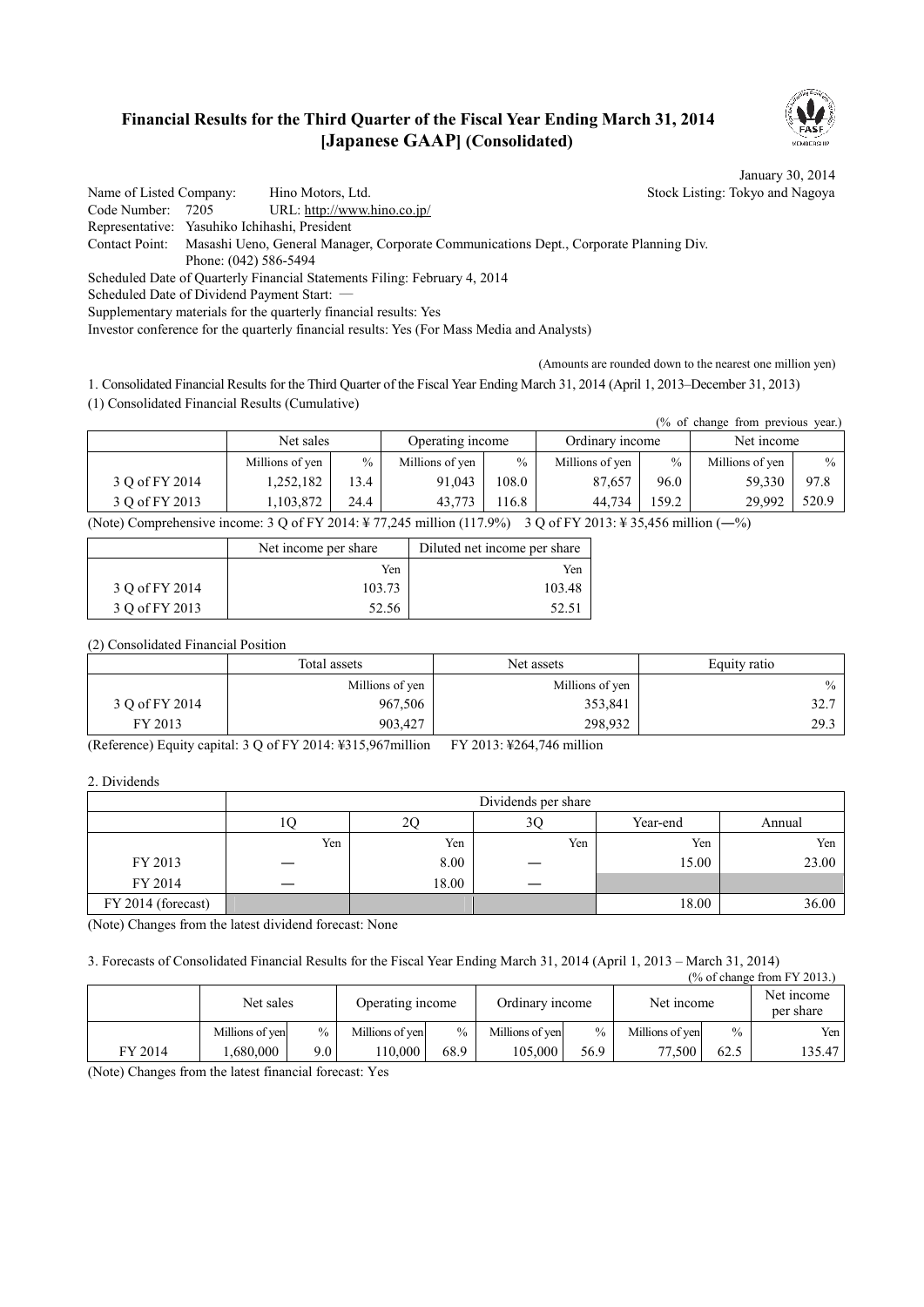\*Notes

- (1) Changes in significant subsidiaries (changes of specified subsidiaries resulting in changes in scope of consolidation) during the current term: None
- (2) Application of the accounting procedures for producing quarterly consolidated financial statements: None

(3) Changes in accounting principles, accounting estimates and restatements:

- 1) Changes associated with revisions of accounting standards: None
- 2) Changes other than those included in 1): None
- 3) Changes of estimation due to accounting issue: None
- 4) Restatements: None

(4) Number of outstanding shares (common stock)

| 1) Number of outstanding shares (including                                | 3 O of FY 2014 | 574,580,850 shares FY 2013 |                | 574,580,850 shares |
|---------------------------------------------------------------------------|----------------|----------------------------|----------------|--------------------|
| treasury stock) at end of term                                            |                |                            |                |                    |
| 2) Number of treasury stock at end of term                                | 3 Q of FY 2014 | 2,353,188 shares FY 2013   |                | 3,134,717 shares   |
| 3) Average number of shares (quarterly<br>consolidated cumulative period) | 3 O of FY 2014 | 571,964,682 shares         | 3 O of FY 2013 | 570,583,513 shares |
|                                                                           |                |                            |                |                    |

\* Information regarding implementation of quarterly review procedures

· The review procedures of the Financial Instruments and Exchange Act do not apply to this financial notice, and at the time of release it is being reviewed using procedures for quarterly consolidated financial statements.

\*Statement regarding the proper use of financial forecasts and other remarks

· Descriptions regarding the future, including the financial projections contained in this report, are based on certain assumptions currently available to the Company, which are, at the discretion of the Company, deemed reasonable, and the Company gives no guarantees that it will achieve these results. In addition, actual financial results may significantly vary due to various factors.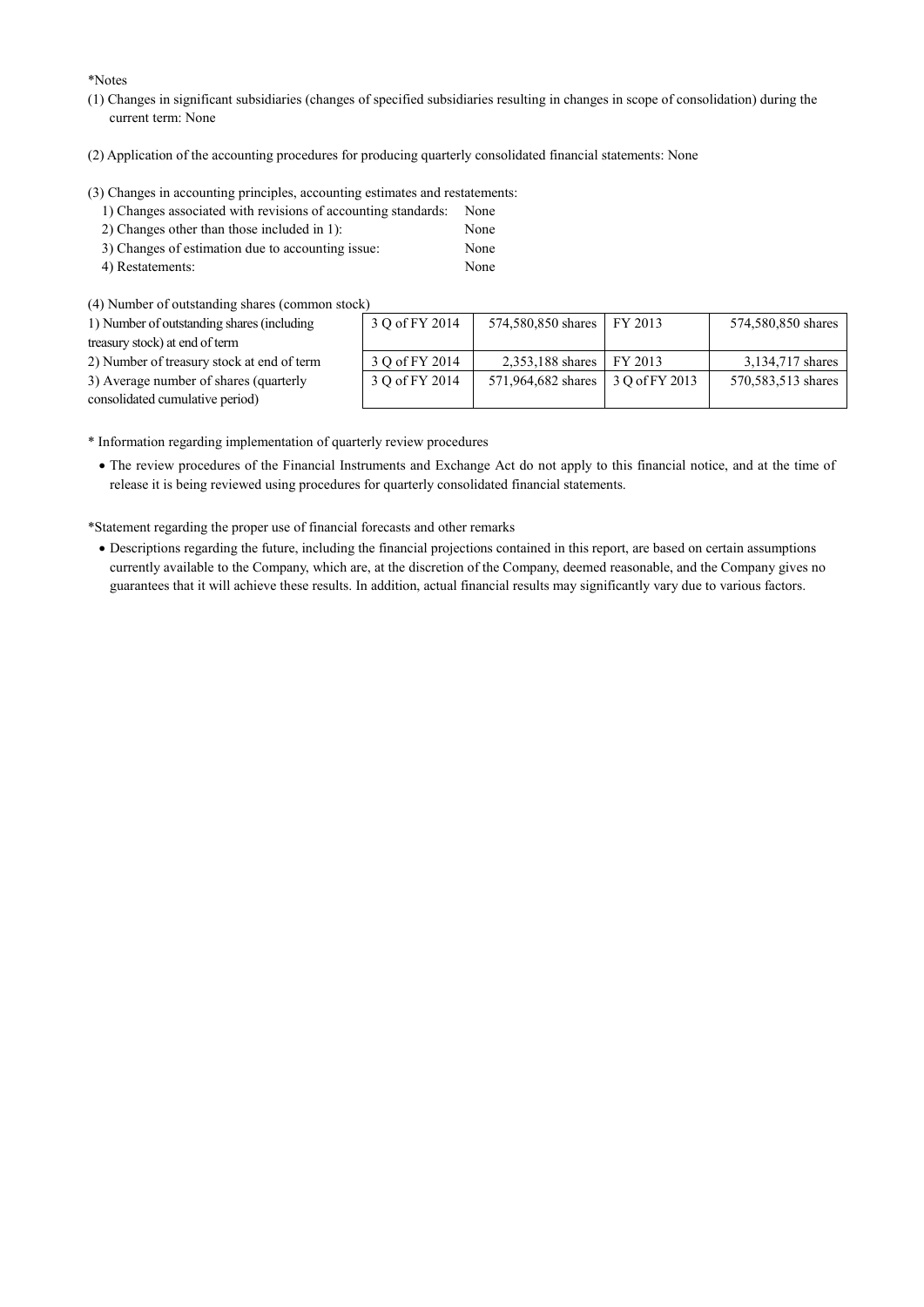#### (Reference) Forecasts of Non-consolidated Financial Results

#### Forecasts of Non-consolidated Financial Results for the Fiscal Year Ending March 31, 2014 (April 1, 2013 – March 31, 2014)

| $(\%$ of change from FY2013.) |                 |               |                  |       |                 |               |                 |      |                         |
|-------------------------------|-----------------|---------------|------------------|-------|-----------------|---------------|-----------------|------|-------------------------|
|                               | Net sales       |               | Operating income |       | Ordinary income |               | Net income      |      | Net income<br>per share |
|                               | Millions of yen | $\frac{0}{0}$ | Millions of yen  | $\%$  | Millions of yen | $\frac{0}{0}$ | Millions of yen | $\%$ | Yen                     |
| FY 2014                       | 1.180.000       | 5.3           | 68.000           | 119.9 | 76.500          | 89.9          | 65.500          | 63.1 | 114.47                  |

(Note) Changes from the latest financial forecast: Yes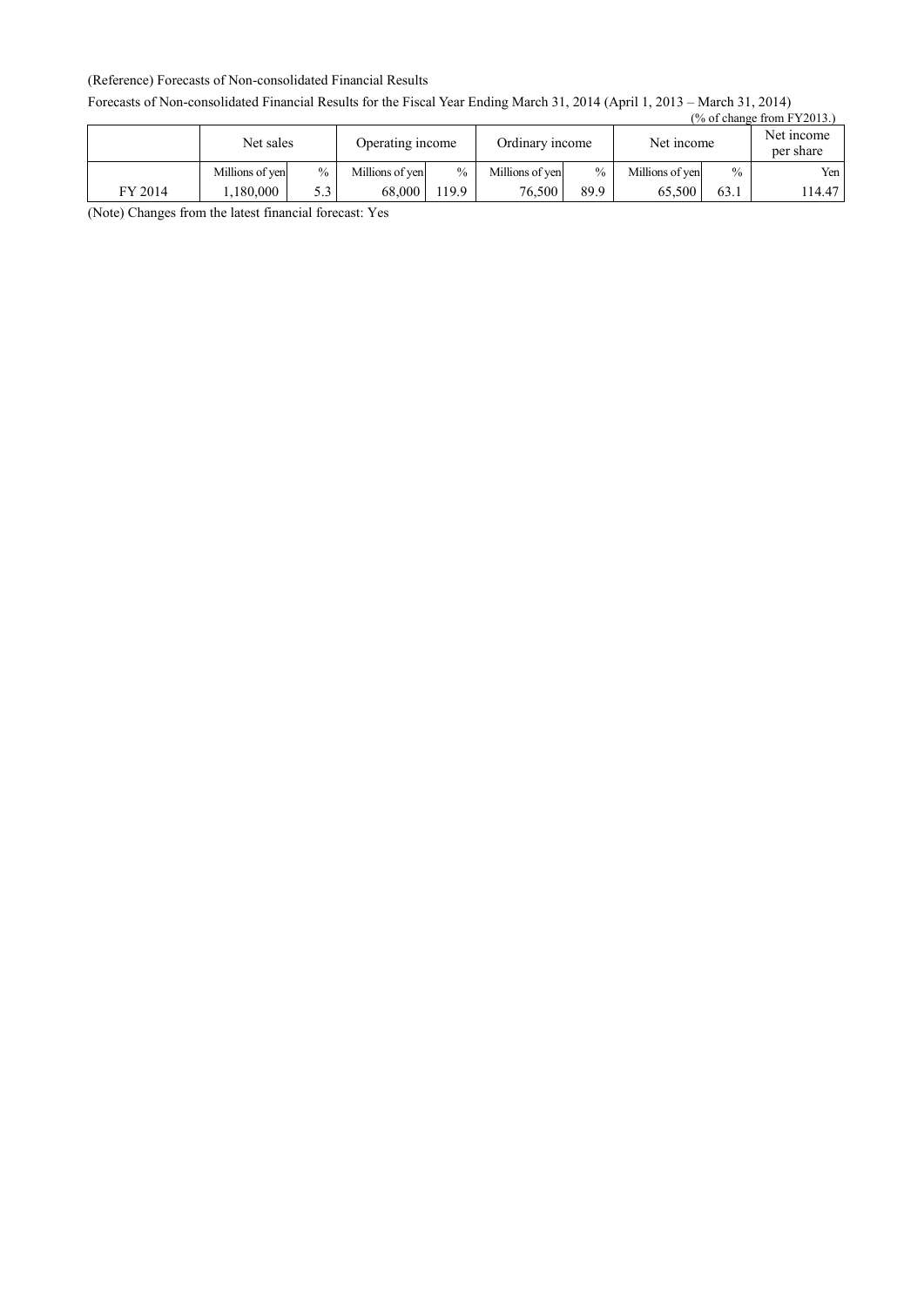Appendix

### Table of contents of the appendix

| (2) Quarterly Consolidated Statements of Income and Quarterly Consolidated Statements of Comprehensive |  |
|--------------------------------------------------------------------------------------------------------|--|
| Income                                                                                                 |  |
| Quarterly Consolidated Statements of Income                                                            |  |
|                                                                                                        |  |
| Quarterly Consolidated Statements of Comprehensive Income                                              |  |
|                                                                                                        |  |
|                                                                                                        |  |
|                                                                                                        |  |
|                                                                                                        |  |
|                                                                                                        |  |
|                                                                                                        |  |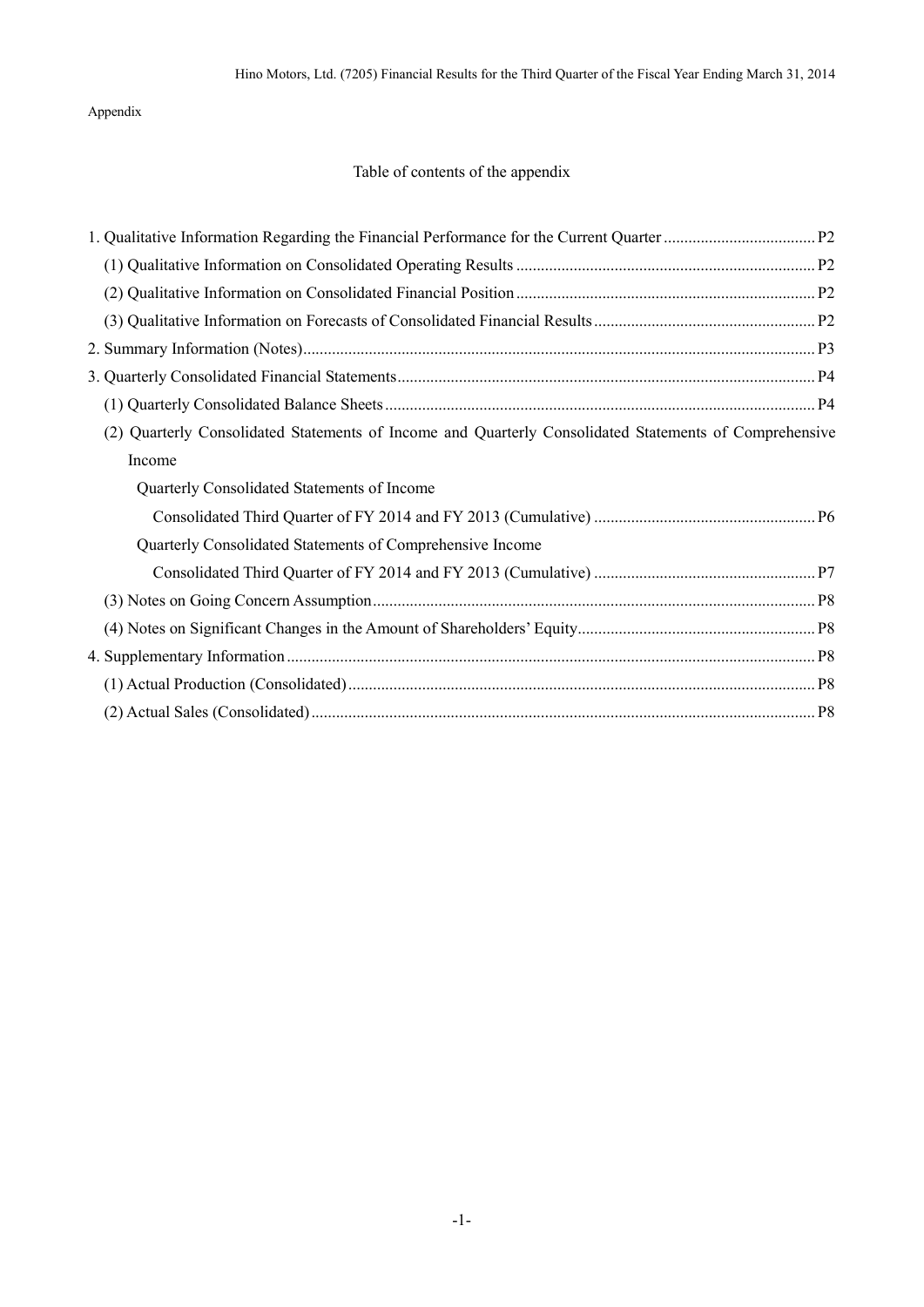### **1. Qualitative Information Regarding the Financial Performance for the Current Quarter (1) Qualitative Information on Consolidated Operating Results**

As for the Japanese domestic heavy- and medium-duty trucks market during the current third quarter (nine months), the total demand increased to 53.2 thousand units by 4.4 thousand units (9.0%) compared to the same quarter in the previous year. As for the light-duty truck market, total demand increased to 63.4 thousand units by 8.6 thousand units (15.7%) compared to the same quarter in the previous year.

As for Japanese domestic sales, we actively conducted the sales promotion. Consequently, the total sales volume of trucks and buses increased to 36.2 thousand units by 5.3 thousand units (17.3%) compared to the same quarter in the previous year.

As for overseas sales, sales in newly emerging countries were doing well. Consequently, sales volume increased to 84.8 thousand units by 2.3 thousand units (2.7%) compared to the same quarter in the previous year.

As a result of the above, total unit sales of Hino Brand trucks and buses increased to 121.0 thousand units by 7.6 thousand units (6.7%) compared to the same quarter in the previous year. The total unit sales reached a record high for the third quarter period (9 months).

As for the volume of sales to Toyota Motor Corporation, mainly the sales of "Land Cruiser Prado" increased, and consequently total sales volume increased to 139.7 thousand units by 6.8 thousand units (5.1%) compared to the same quarter in the previous year.

As a result of the above, net sales were ¥1,252,182 million, which is an increase of ¥148,310 million (13.4%) as compared to the same quarter in the previous year. As for profit and loss, affected by such as increase in sales volume, activities for improving profitability and cost reduction, and depreciation of yen, operating income was ¥91,043 million (an increase of ¥47,269 million compared to the same quarter in the previous year), ordinary income was ¥87,657 million (an increase of ¥42,922 million compared to the same quarter in the previous year), and quarterly net income was ¥59,330 million (an increase of ¥29,338 million compared to the same quarter in the previous year).

Net sales and all incomes reached record highs for the third quarter period (9 months).

#### **(2) Qualitative Information on Consolidated Financial Position**

Total assets at the end of the third quarter increased by ¥64,079 million to ¥967,506 million compared to the end of the previous fiscal year. This is mainly because of increase in inventories by ¥29,452 million and increase in investment securities due to the rise in stock price by ¥18,864 million.

Liabilities increased by ¥9,169 million to ¥613,665 million compared to the end of the previous fiscal year. This is mainly because income taxes payable increased by 14,637 million, despite interest-bearing debt decreased by 8,661 million.

Net assets increased by ¥54,909 million to ¥353,841 million compared to the end of the previous fiscal year. This is mainly because net income of ¥59,330 million was recorded.

#### **(3) Qualitative Information on Forecasts of Consolidated Financial Results**

As for the overseas market, although the steady demand can be expected in medium term in the newly emerging countries including Asia, expanding demand for trucks and buses are currently experiencing temporary lull. There is also a need to continuously pay attention to the impact of political uncertainty in Thailand, slumping economy in Europe, and economic slowdown in China. As for the domestic market, it is expected that the sales will continue strong by reconstruction demand and steady increase in freight movement caused by economic recovery. As for the profit, we will be aiming at expanding our sales, while promoting activities to improve profitability and reducing the cost, in order to increase the profit.

The earnings forecast for the current term, which was announced on October 29, 2013, has been revised as follows.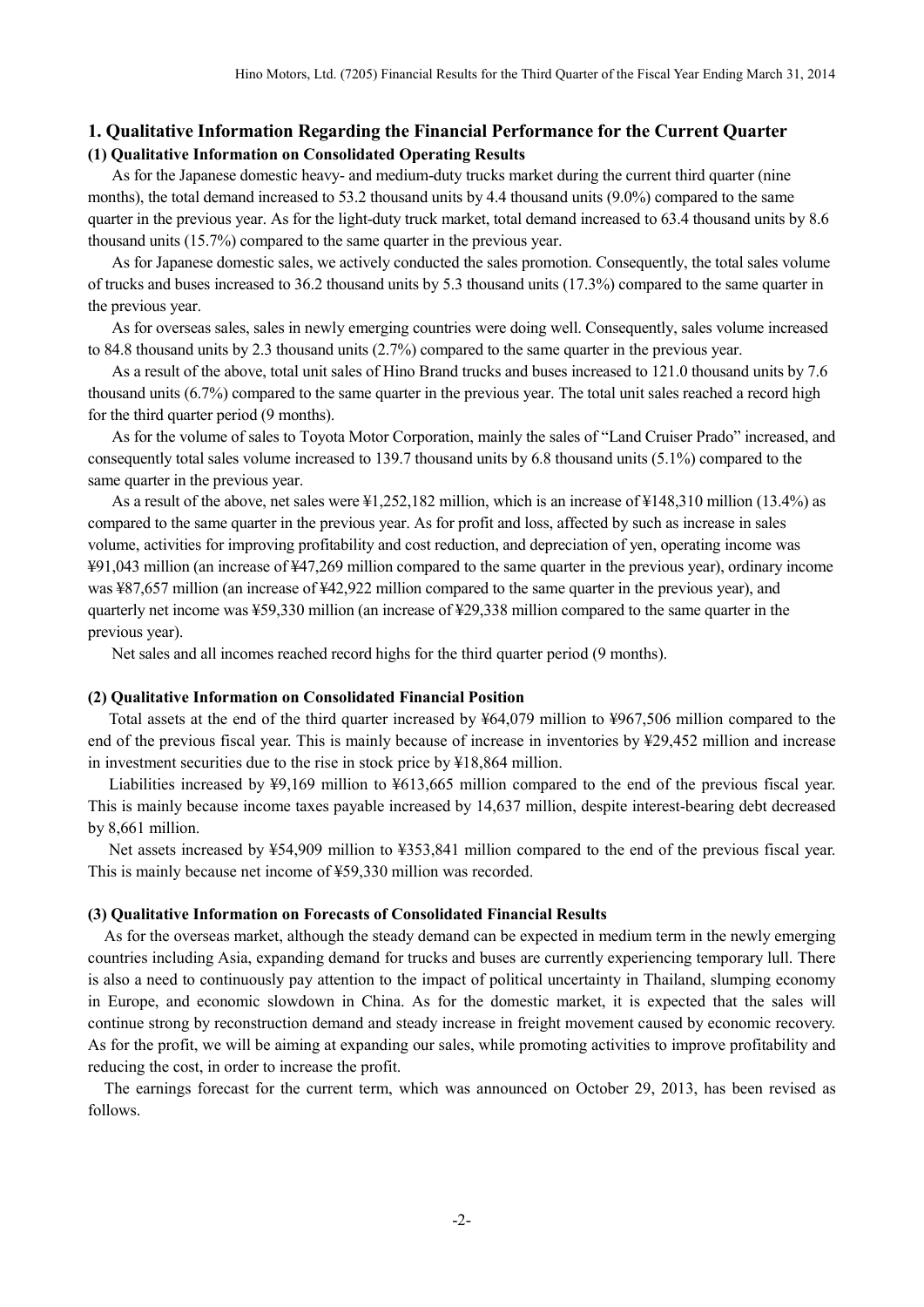| (Consolidated Earnings Forecast for the Full Fiscal Year) |  |
|-----------------------------------------------------------|--|
|                                                           |  |
|                                                           |  |
|                                                           |  |
|                                                           |  |
|                                                           |  |

# **2. Summary Information (Notes)**

There are no applicable items.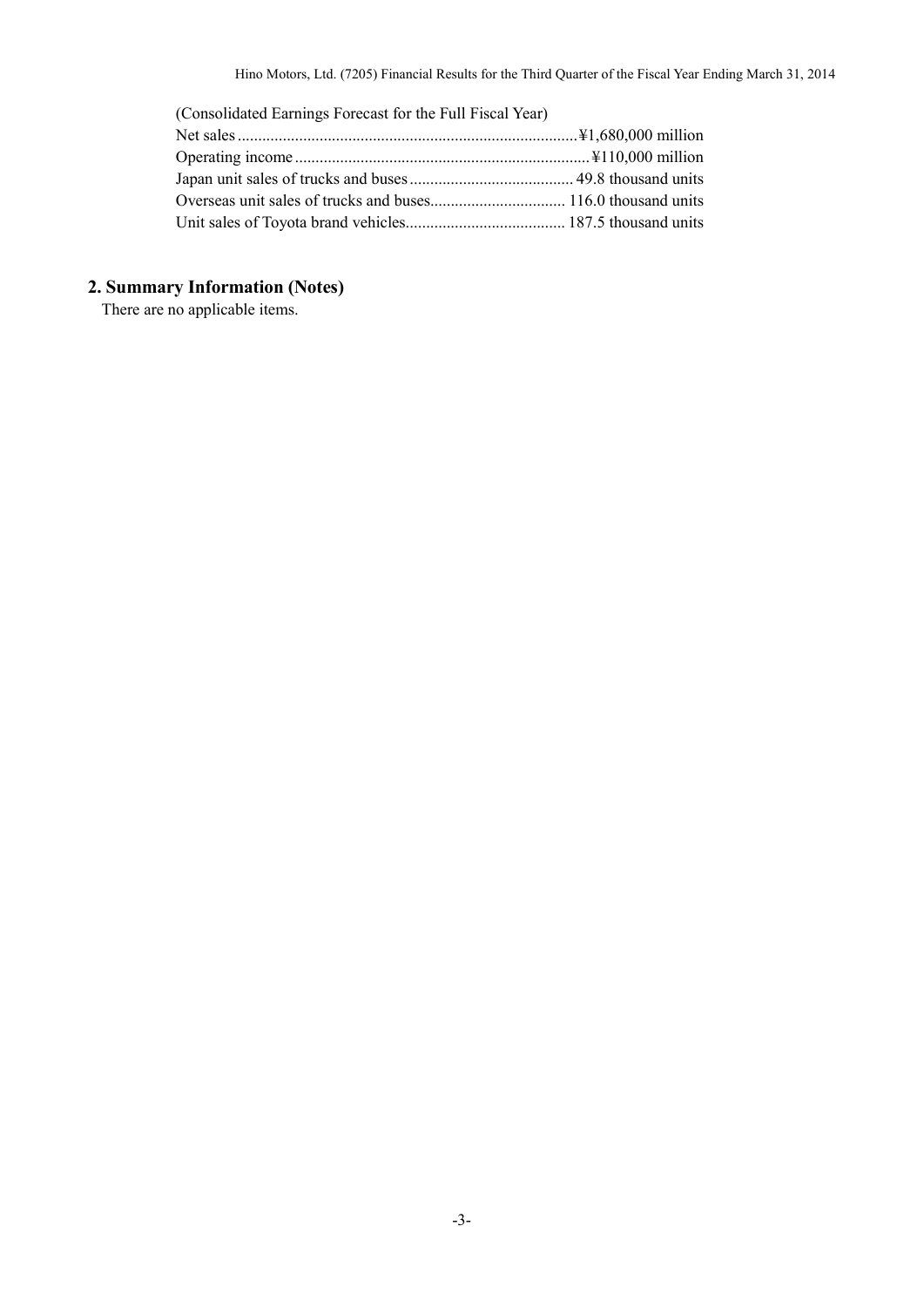## **3. Quarterly Consolidated Financial Statements**

## **(1) Quarterly Consolidated Balance Sheets**

| Quarterly Consonuated Dalance Sh           |                        | (Millions of yen)         |
|--------------------------------------------|------------------------|---------------------------|
|                                            | FY 2013                | Third Quarter of FY 2014  |
|                                            | (As of March 31, 2013) | (As of December 31, 2013) |
| Assets                                     |                        |                           |
| Current assets                             |                        |                           |
| Cash and deposits                          | 27,143                 | 38,960                    |
| Notes and accounts receivable-trade        | 274,680                | 263,802                   |
| Merchandise and finished goods             | 85,627                 | 116,455                   |
| Work in process                            | 23,897                 | 26,278                    |
| Raw materials and supplies                 | 38,011                 | 34,255                    |
| Other                                      | 46,324                 | 56,518                    |
| Allowance for doubtful accounts            | (3,503)                | (5,243)                   |
| Total current assets                       | 492,180                | 531,026                   |
| Noncurrent assets                          |                        |                           |
| Property, plant and equipment              |                        |                           |
| Buildings and structures, net              | 90,323                 | 88,456                    |
| Machinery, equipment and vehicles, net     | 78,342                 | 76,988                    |
| Land                                       | 96,540                 | 98,699                    |
| Other, net                                 | 35,645                 | 42,390                    |
| Total property, plant and equipment        | 300,852                | 306,535                   |
| Intangible assets                          | 16,488                 | 16,781                    |
| Investments and other assets               |                        |                           |
| Investment securities                      | 86,489                 | 105,354                   |
| Other                                      | 11,600                 | 11,570                    |
| Allowance for doubtful accounts            | (4, 184)               | (3,761)                   |
| Total investments and other assets         | 93,906                 | 113,163                   |
| Total noncurrent assets                    | 411,246                | 436,480                   |
| <b>Total assets</b>                        | 903,427                | 967,506                   |
| Liabilities                                |                        |                           |
| <b>Current liabilities</b>                 |                        |                           |
| Notes and accounts payable-trade           | 229,887                | 228,672                   |
| Short-term loans payable                   | 121,772                | 127,444                   |
| Current portion of long-term loans payable | 21,254                 | 9,589                     |
| Income taxes payable                       | 7,473                  | 22,110                    |
| Provision for product warranties           | 25,161                 | 29,306                    |
| Other provision                            | 5,145                  | 2,239                     |
| Other                                      | 70,828                 | 65,824                    |
| Total current liabilities                  | 481,523                | 485,187                   |
| Noncurrent liabilities                     |                        |                           |
| Long-term loans payable                    | 24,354                 | 21,686                    |
| Provision for retirement benefits          | 53,060                 | 53,468                    |
| Other provision                            | 1,689                  | 1,607                     |
| Other                                      | 43,867                 | 51,714                    |
| Total noncurrent liabilities               | 122,972                | 128,477                   |
| Total liabilities                          | 604,495                | 613,665                   |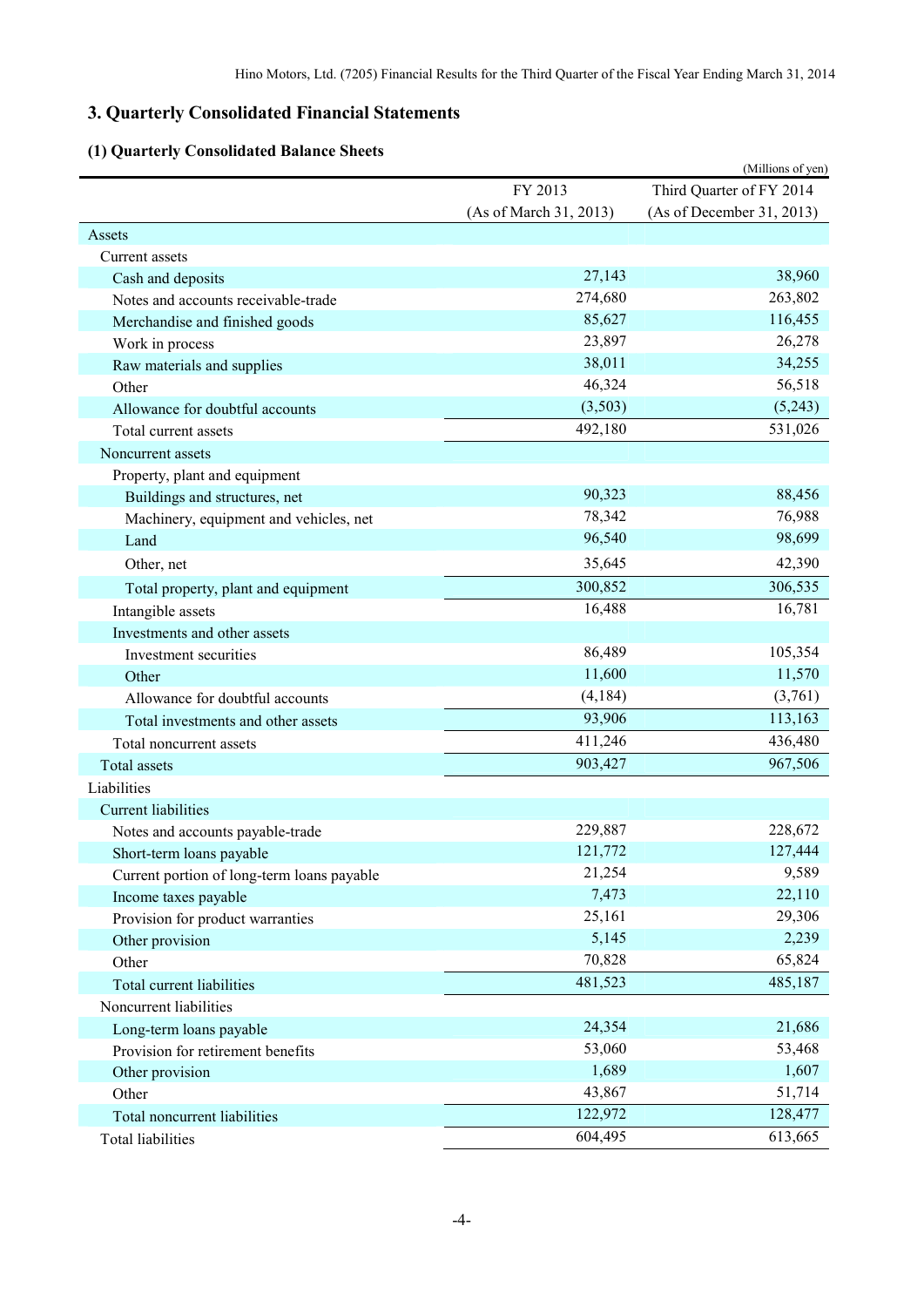|                                                       |                        | (Millions of yen)         |
|-------------------------------------------------------|------------------------|---------------------------|
|                                                       | FY 2013                | Third Quarter of FY 2014  |
|                                                       | (As of March 31, 2013) | (As of December 31, 2013) |
| Net assets                                            |                        |                           |
| Shareholders' equity                                  |                        |                           |
| Capital stock                                         | 72,717                 | 72,717                    |
| Capital surplus                                       | 64,557                 | 64,757                    |
| Retained earnings                                     | 106,786                | 147,244                   |
| Treasury stock                                        | (1,118)                | (874)                     |
| Total shareholders' equity                            | 242,943                | 283,844                   |
| Accumulated other comprehensive income                |                        |                           |
| Valuation difference on available-for-sale securities | 25,755                 | 36,516                    |
| Deferred gains or losses on hedges                    | (158)                  | (76)                      |
| Revaluation reserve for land                          | 1,927                  | 1,927                     |
| Foreign currency translation adjustment               | (5, 721)               | (6,244)                   |
| Total accumulated other comprehensive income          | 21,802                 | 32,123                    |
| Subscription rights to shares                         | 342                    | 258                       |
| Minority interests                                    | 33,843                 | 37,615                    |
| Total net assets                                      | 298,932                | 353,841                   |
| Total liabilities and net assets                      | 903,427                | 967,506                   |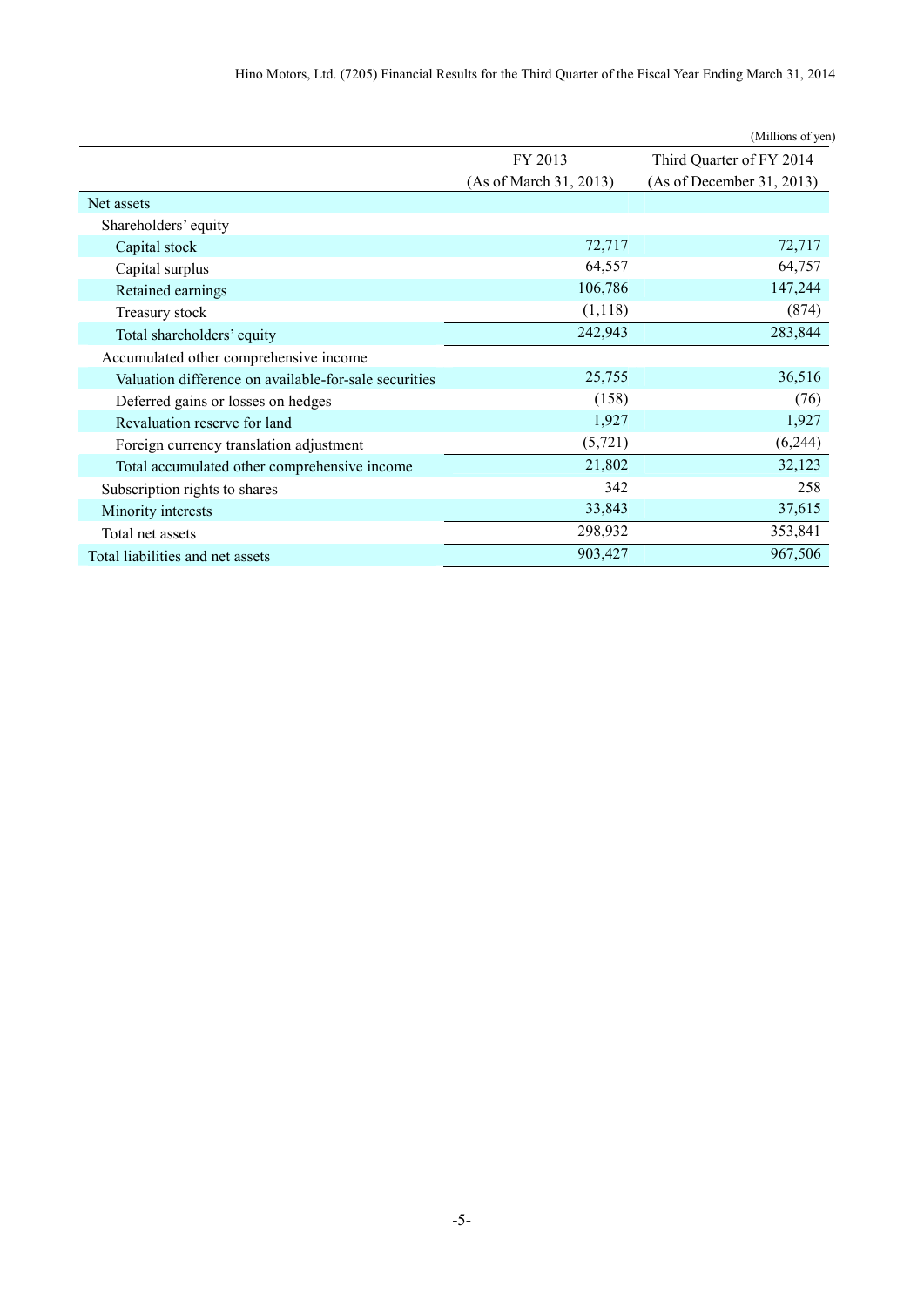### **(2) Quarterly Consolidated Statements of Income and Quarterly Consolidated Statements of Comprehensive Income**

[Quarterly Consolidated Statements of Income]

[Consolidated Third Quarter of FY 2014 and FY 2013 (Cumulative)]

|                                                    |                          | (Millions of yen)        |
|----------------------------------------------------|--------------------------|--------------------------|
|                                                    | Third Quarter of FY 2013 | Third Quarter of FY 2014 |
|                                                    | (From April 1, 2012      | (From April 1, 2013      |
|                                                    | to December 31, 2012)    | to December 31, 2013)    |
| Net sales                                          | 1,103,872                | 1,252,182                |
| Cost of sales                                      | 944,837                  | 1,031,398                |
| Gross profit                                       | 159,035                  | 220,784                  |
| Selling, general and administrative expenses       |                          |                          |
| Salaries and allowances                            | 28,657                   | 30,703                   |
| Provision for bonuses                              | 1,013                    | 1,087                    |
| Provision for retirement benefits                  | 2,192                    | 2,147                    |
| Other                                              | 83,397                   | 95,801                   |
| Total selling, general and administrative expenses | 115,261                  | 129,740                  |
| Operating income                                   | 43,773                   | 91,043                   |
| Non-operating income                               |                          |                          |
| Interest income                                    | 659                      | 842                      |
| Dividends income                                   | 1,654                    | 2,074                    |
| Equity in earnings of affiliates                   |                          | 31                       |
| Miscellaneous income                               | 2,983                    | 1,771                    |
| Total non-operating income                         | 5,297                    | 4,718                    |
| Non-operating expenses                             |                          |                          |
| Interest expenses                                  | 2,490                    | 3,692                    |
| Foreign exchange losses                            | 448                      | 3,401                    |
| Equity in losses of affiliates                     | 493                      |                          |
| Miscellaneous expenses                             | 903                      | 1,011                    |
| Total non-operating expenses                       | 4,336                    | 8,105                    |
| Ordinary income                                    | 44,734                   | 87,657                   |
| Extraordinary income                               |                          |                          |
| Gain on sales of noncurrent assets                 | 43                       | 2,403                    |
| Gain on sales of investment securities             | 771                      | 48                       |
| Gain on bargain purchase                           | 20                       | 1,223                    |
| Other                                              | 46                       | 511                      |
| Total extraordinary income                         | 881                      | 4,186                    |
| <b>Extraordinary</b> loss                          |                          |                          |
| Loss on sales and retirement of noncurrent assets  | 363                      | 635                      |
| Impairment loss                                    | 634                      | 21                       |
| Other                                              | 487                      | 72                       |
| Total extraordinary losses                         | 1,484                    | 729                      |
| Income before income taxes and minority interests  | 44,130                   | 91,114                   |
| Income taxes-current                               | 9,668                    | 27,192                   |
| Income taxes-deferred                              | 561                      | (2, 536)                 |
| Total income taxes                                 | 10,229                   | 24,655                   |
| Income before minority interests                   | 33,901                   | 66,459                   |
| Minority interests in income                       | 3,908                    | 7,128                    |
| Net income                                         | 29,992                   | 59,330                   |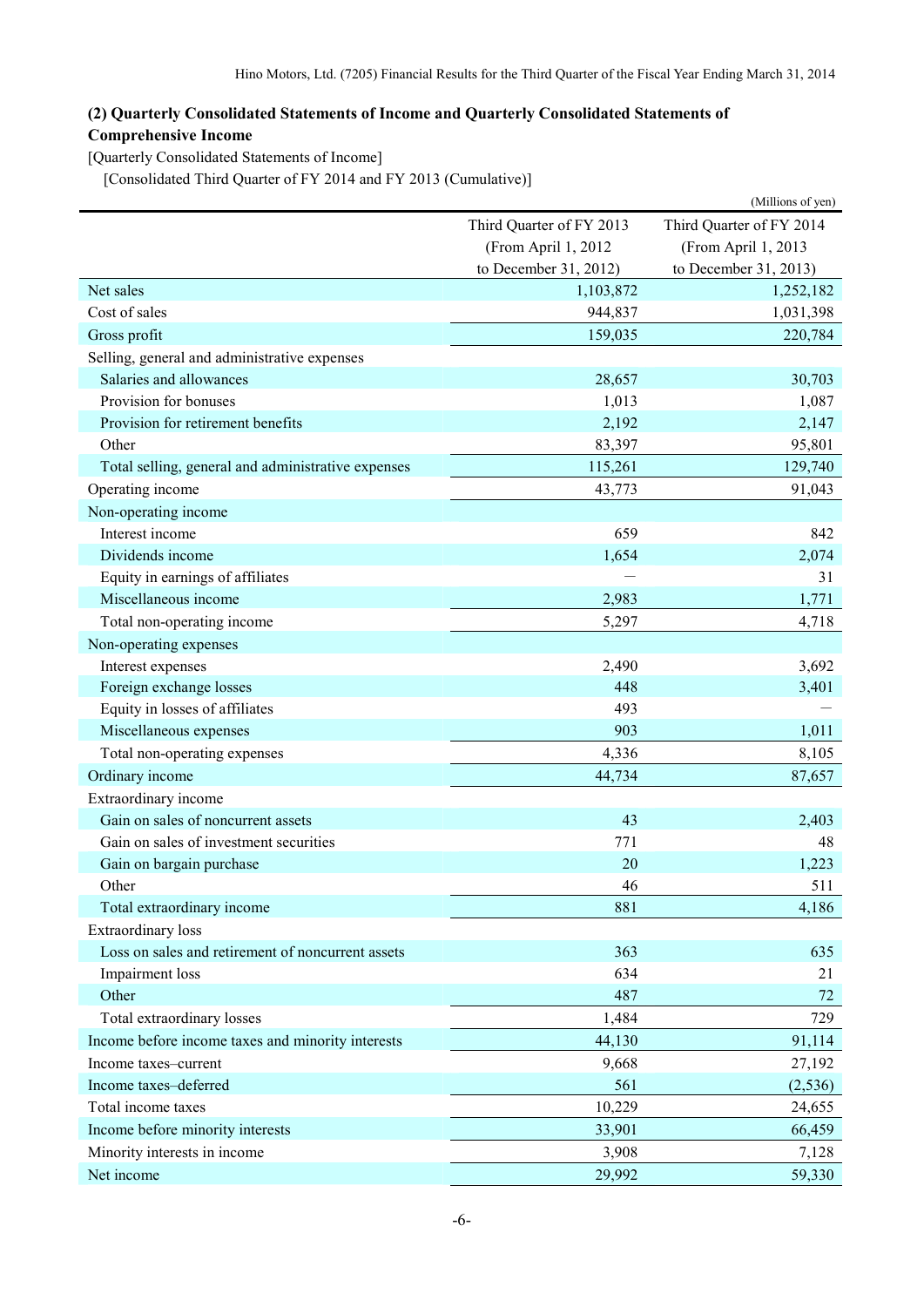[Quarterly Consolidated Statements of Comprehensive Income]

[Consolidated Third Quarter of FY 2014 and FY 2013 (Cumulative)]

|                                                               |                          | (Millions of yen)        |  |
|---------------------------------------------------------------|--------------------------|--------------------------|--|
|                                                               | Third Quarter of FY 2013 | Third Quarter of FY 2014 |  |
|                                                               | (From April 1, 2012)     | (From April 1, 2013      |  |
|                                                               | to December 31, 2012)    | to December 31, 2013)    |  |
| Income before minority interests                              | 33,901                   | 66,459                   |  |
| Other comprehensive income                                    |                          |                          |  |
| Valuation difference on available-for-sale securities         | (268)                    | 9,794                    |  |
| Deferred gains or losses on hedges                            | (413)                    | 81                       |  |
| Foreign currency translation adjustment                       | 2,088                    | (718)                    |  |
| Share of other comprehensive income of associates             | 149                      | 1,628                    |  |
| accounted for using equity method                             |                          |                          |  |
| Total other comprehensive income                              | 1,555                    | 10,786                   |  |
| Comprehensive income                                          | 35,456                   | 77,245                   |  |
| (Comprehensive income attributable to)                        |                          |                          |  |
| Comprehensive income attributable to owners of the<br>parent  | 31,086                   | 69,651                   |  |
| Comprehensive income attributable<br>to minority<br>interests | 4,370                    | 7,594                    |  |